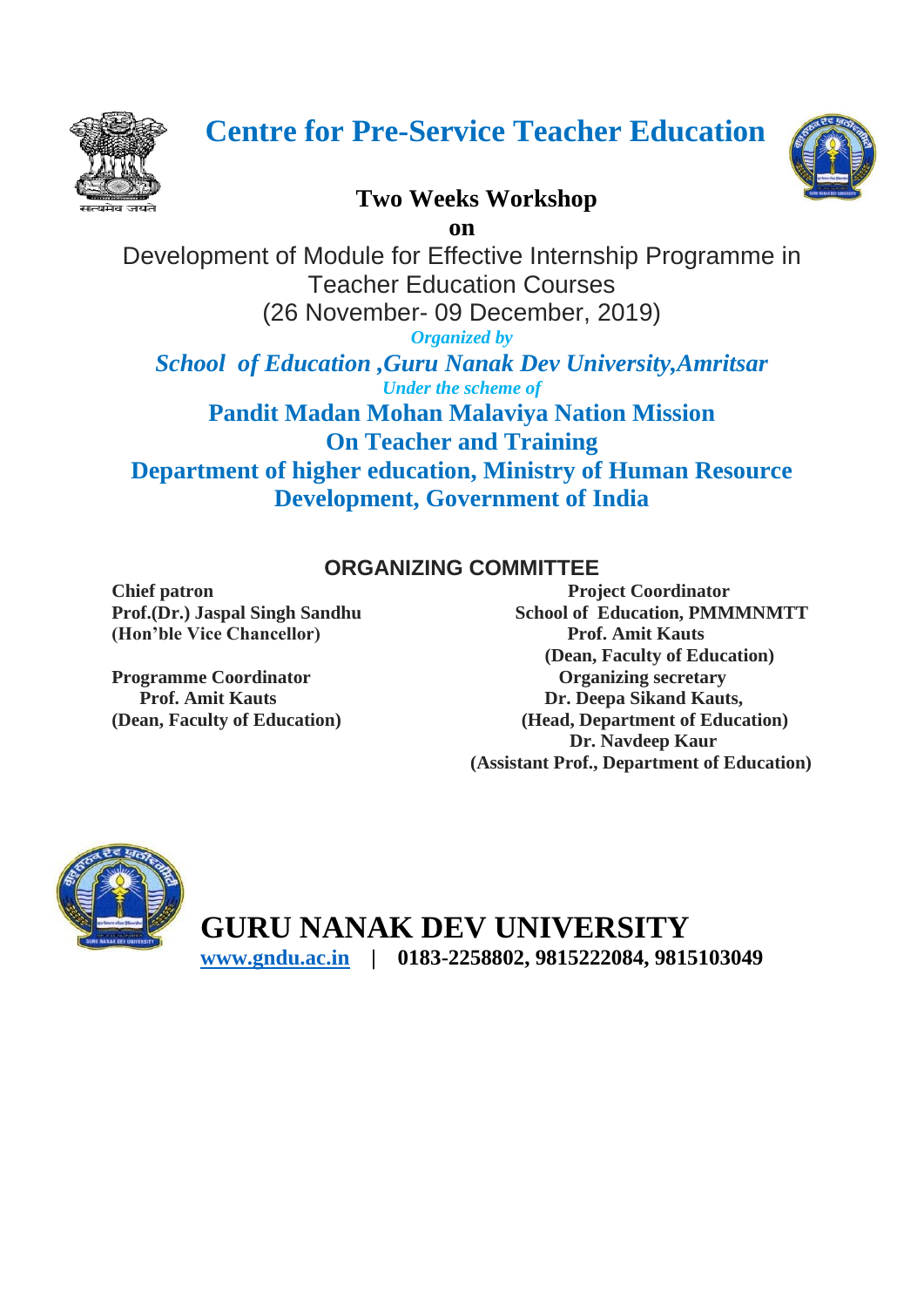#### **About Guru Nanak Dev University**

Guru Nanak Dev University was established at Amritsar, India on November 24, 1969 to commemorate Guru Nanak Dev's birth quincentenary celebrations. The university has marked its emblem across the globe and is continuing its journey of achieving new heights in pursuance of its cherished goals. University Grants Commission (UGC) has granted category -1 status to the university, the only university to get this ELITE STATUS in the region of Punjab , Haryana , Himachal Pradesh & Chandigarh . Improving its rank from last year, Guru Nanak Dev University has been ranked 59 in the All – India university ranking released under the national institution ranking framework (NIRF) by the Ministry of Human Resource Development (MHRD), Govt. of India. Guru Nanak Dev University (GNDU) being a State University became the first university to get approval of School of Education. The SOE endeavors to provide programmes of excellence in pre-service and in-service education of prospective and practicing teachers through teaching and learning, research, consultancy, publication and community services.

#### . **ABOUT THE WORKSHOP**

**School** of education(PMMMNMTT), of Guru Nanak Dev University organize a 14days workshop on Development of Instructional Module under Pandit Madan Mohan Malaviya National Mission on Teacher and Training. This scheme was launched with an intent to improve quality in educational development at all stages of education. The theme of this workshop is to develop an module with the participation of experts from various universities of North India keeping in view the guidelines from NCTE. This workshop focuses not only on structure of Pre-Internship, Internship, Post-Internship activities but also map out the time frame.

This module will also develop a templates of various activities to be conducted during Pre- Internship, Post-Internship like learning outcome based lesson plans. Lesson plans based on Models, ICT integrated lesson plans, Rubrics for Evaluation, reflective journal for feedback, development of learning outcomes. Various types of learning aids to be used, parameters of feedback during internship etc.The workshop include lectures as well as extensive hands on training which will provide both theoretical and practical exposure to the participants. The participants will get hands on training on various Andragogical Practices like Cognitive Negotiability, Collaborative and Cooperative Strategies, Brain storming,Self Directed learning etc. They will also learn about different types of lesson plan scripts like ICT based , Value based, Problem based , Model Based etc.Draft based on these activities will be submitted by participants on the completion of the workshop.Itis also intended to promote a critical and reflective thinking of the participants towards the use of new technologies.

### **OBJECTIVES**

Internship module will help participants to learn the following :

- **Writing of Instructional Objectives**
- Exposure to various AndragogicalPractices
- Acquire knowledge about different lesson plans .
- Participants will be able to understand a self- reflective journal;
- Knowledge about achievement and diagnostic test.
- Making the participants aware about various types of Rating scales.